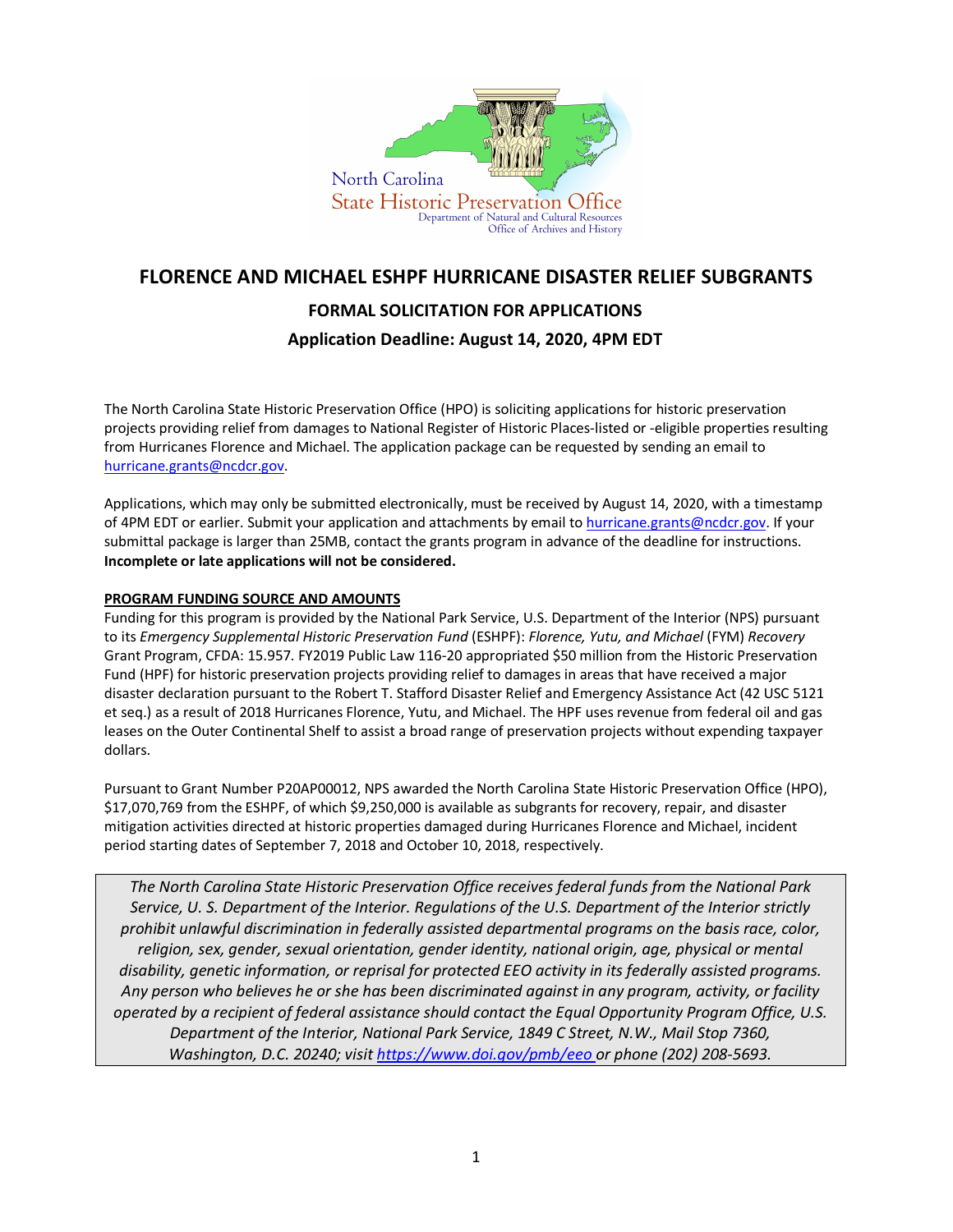#### **ELIGIBLE APPLICANTS**

Eligible Applicant Organizations are either a public entity (non-federal) or a nonprofit with proof of 501(c)(3) status as determined by the Internal Revenue Service. Non-profits must demonstrate active status for the three years prior to their storm incident date.

#### **AWARD AMOUNT AND MATCH REQUIREMENTS**

Minimum award amount: \$25,001.

Maximum award amount: No maximum amount.

Match requirement: No match requirement for grants up to \$750,000. Requests for funding greater than \$750,000 must provide a minimum 20% cash match.

#### **APPLICATION RESTRICTIONS**

An Applicant Organization may submit any number of applications under this program, provided that applications do not address the same facility, project, property, or site. Projects must be located in counties with FEMA disaster declarations for Florence [\(DR-4393\)](https://www.fema.gov/disaster/4393) and/or Michael [\(DR-4412\)](https://www.fema.gov/disaster/4412).

| Florence         |             |             | Michael          |               |
|------------------|-------------|-------------|------------------|---------------|
| Alamance         | Durham      | Pamlico     | Alamance         | McDowell      |
| Alleghany        | Granville   | Pender      | <b>Brunswick</b> | Montgomery    |
| Anson            | Greene      | Person      | Caswell          | Orange        |
| Ashe             | Guilford    | <b>Pitt</b> | Chatham          | Person        |
| <b>Beaufort</b>  | Harnett     | Polk        | Dare             | Randolph      |
| <b>Bertie</b>    | Hoke        | Randolph    | Davidson         | Rockingham    |
| Bladen           | Hyde        | Richmond    | Davie            | <b>Stokes</b> |
| <b>Brunswick</b> | Johnston    | Robeson     | Forsyth          | Surry         |
| Cabarrus         | Jones       | Rowan       | Granville        | Vance         |
| Carteret         | Lee         | Sampson     | Hyde             | Yadkin        |
| Chatham          | Lenoir      | Scotland    | Iredell          |               |
| Columbus         | Madison     | Stanly      |                  |               |
| Craven           | McDowell    | Tyrrell     |                  |               |
| Cumberland       | Montgomery  | Union       |                  |               |
| Dare             | Moore       | Wayne       |                  |               |
| Davidson         | New Hanover | Wilson      |                  |               |
| Duplin           | Onslow      | Yancey      |                  |               |
|                  | Orange      |             |                  |               |

#### **ALLOWABLE ACTIVITIES**

The allowable costs for this grant program are specific to damage directly related to Hurricanes Florence and Michael and include the following activities:

- Recovery and repair of archeological and architectural historic propertiesin areas that received a major disaster declaration pursuant to the Robert T. Stafford Disaster Relief and Emergency Assistance Act (42 U.S.C. 5121 et seq.) and that were damaged by one of the named storms.
- **Preparation of historic structure reports, architectural plans and specifications, site-specific disaster and** resiliency plans, elevation studies, and/or floodproofing plans.
- Creation of updated design standards, and community disaster preparation and response plans for historic resources within the statewide disaster planning framework, in communities with National Register-listed and/or -eligible properties *and* a local preservation program.
- Mitigation measures, including elevating historic buildings in conformance with federal *Guidelines on Flood Adaptation for Rehabilitating Historic Buildings* (November 2019) and updated local design standards.
- Phase I archeological survey to determine degree of damage and Phase II testing to determine National Register eligibility of sites damaged by Hurricanes Florence and Michael. Phase III is allowed only for projects where both the damage and continued threat are severe enough to warrant salvage archeology.
- Survey and Inventory of multiple historic properties to assess degree of storm damage, determine National Register eligibility, and provide preparedness for future disasters.
- Projects must substantially mitigate the threat and include steps to mitigate future damage.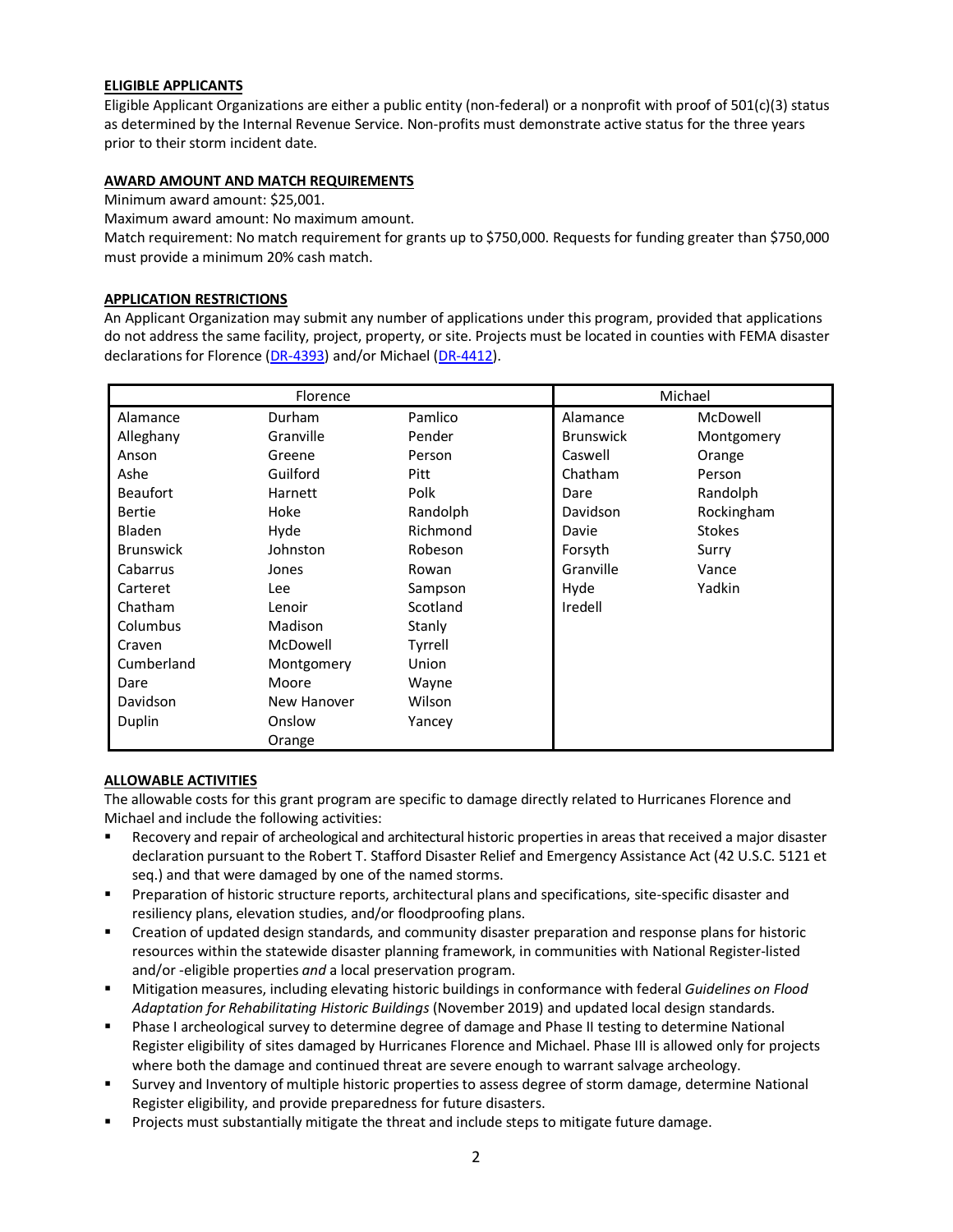- Regardless of project type, the following requirements must be met to receive FYM funding:
	- ─ Eligible properties include historic districts, buildings, sites, structures and objects listed in or eligible for listing in the National Register of Historic Places or Tribal Register.
	- Eligible, but not listed, properties that receive funding must complete and submit a nomination to the National Register or Tribal Register as part of the project.
	- ─ All work must meet the *Secretary of the Interior's Standards and Guidelines for Archeology [and Historic](https://www.nps.gov/history/local-law/arch_stnds_0.htm) [Preservation](https://www.nps.gov/history/local-law/arch_stnds_0.htm)*.

Ineligible activities include:

- Acquisition of real property.
- Work that does not conform to the *Secretary of the Interior's Standards for Archeology and Historic Preservation*.
- **Architectural salvage.**
- Additions.
- Total or major reconstruction. Allowable minor reconstruction activities are limited to portions of a historic property that still retain (prior to reconstruction) sufficient significance and integrity to remain listed on the National Register, and for which adequate historical documentation is available.
- Curation. The placement in a museum and subsequent care of artifacts and records associated with those archeological resources recovered with grant assistance is not allowable. Immediate curation costs may be allowed for artifacts discovered as part of an eligible awarded project. Curation costs for this circumstance are not allowed beyond the grant end date.

# **APPLICATION REVIEW AND PROJECT SELECTION**

Your application must include a detailed and specific list of the final products to be accomplished with the subgrant and provide a detailed line-item budget that includes all major work elements. While no match is required for most projects, the use, donor, source, kind, and amount of any additional funding contributed to any project must be identified. HPO hurricane grants staff will conduct a threshold review to determine project eligibility. Eligible applications will be reviewed by an HPO multi-disciplinary staff committee according to these criteria:

- 1. Project is well-planned, proposes sound methodology, has an appropriate budget, will be completed in a reasonable time frame, and will use qualified personnel. Applicant demonstrates satisfactory record of previous performance on similar projects and grant awards. Projects that provide a model for disaster planning and resiliency for future events that can be transferred to other properties and jurisdictions will score higher. Projects with grant requests greater than \$750,000 that exceed the minimum 20% cash match will score higher relative to other large projects that have lesser matches. Bonus points will not provide an advantage over smaller projects. (**Maximum 50 points + up to 5 point bonus**)
- 2. Project involves historic or prehistoric resources damaged by Hurricane Florence and/or Michael and continues to be threatened as a result of storm-related damage. (**Maximum 25 points**)
- 3. Project demonstrates historic or prehistoric resources significant at the local, state or national levels, with greater significance scoring higher. Resources significant for African American or Native American historical association, and/or resources significant for being among the last remaining examples of their type score higher. (**Maximum 25 points + potential 10 point bonus**)

**Award Decisions**: Projects as ranked by the HPO staff committee will receive peer review from the North Carolina Historical Commission. The Commission will make award recommendations to the State Historic Preservation Officer (SHPO). The final award decision will be made by the SHPO in his Federal role as outlined in the National Historic Preservation Act. Both the Commission and the SHPO reserve the right to add, subtract, and balance project awards from the ranked staff list based upon project schedules, geographic distribution, and significance/rarity/types of resources represented in the list.

Applications selected for funding approval will be submitted to NPS for final review. Following final review and approval by NPS, all applicants will be notified in writing of the award decisions.